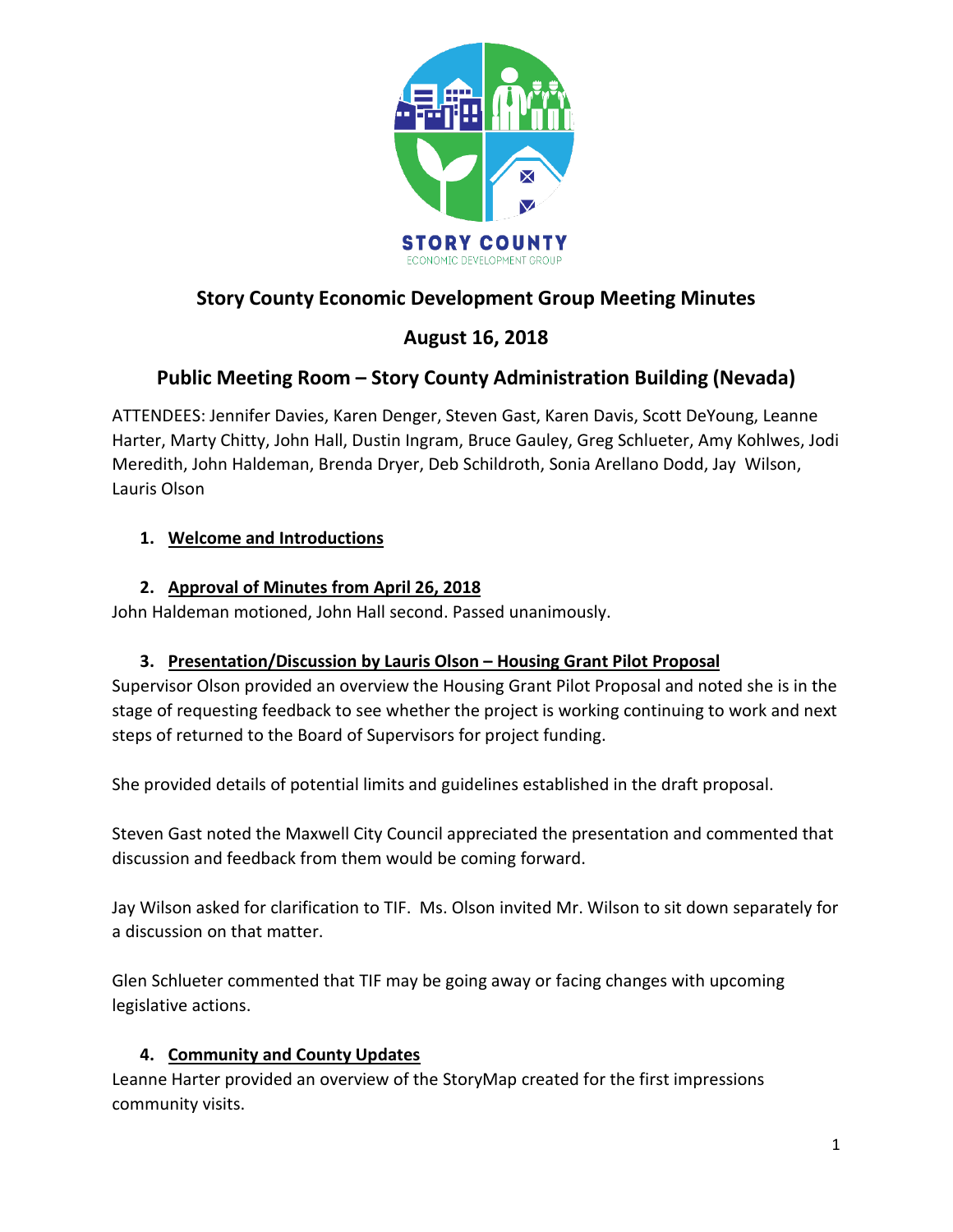### *Kelley*

- Three new buildings in town, all with businesses
- Community struggling with growth experienced past 18 months

## *Maxwell*

- SCEDG funding was used for new welcome sign
- Welcome wagon packet and group together
- Parcel on the northwest side is still moving along for proposed development as a partnership is forming with a developer for the next steps; zoning and tax abatements are all in place
- Park improvements completed with the new shelter
- Dealing with storm damage since the June event

## *Zearing*

- Improvements to the historic bank building are being shared via a social media presence
- Ballfield improvements are being finished
- Working to re-establish the clinic

### *Gilbert*

- Construction started on lagoon projects
- 80 acres annexation at the State for consideration
- Schools (middle school and high school) are both doing expansion projects

## *Cambridge*

- Legion turned building over to the city anticipate space for two commercial spaces and the upper-story residential uses
- Sewer upgrade projects expected to be around \$650,000

## *Story County (Marty Chitty)*

• Encouraged communities to work with Matt Boeck, Story County's GIS Coordinator, to develop and print maps

### *Nevada*

- \$4.5 million expansion for partner companies underway
- Housing development on south part of community stalled due to rural water issues
- New baseball field construction on schedule
- Conversations with downtown business owners occurring to discuss street and sidewalk improvement expected to take place starting next year

### *Ames*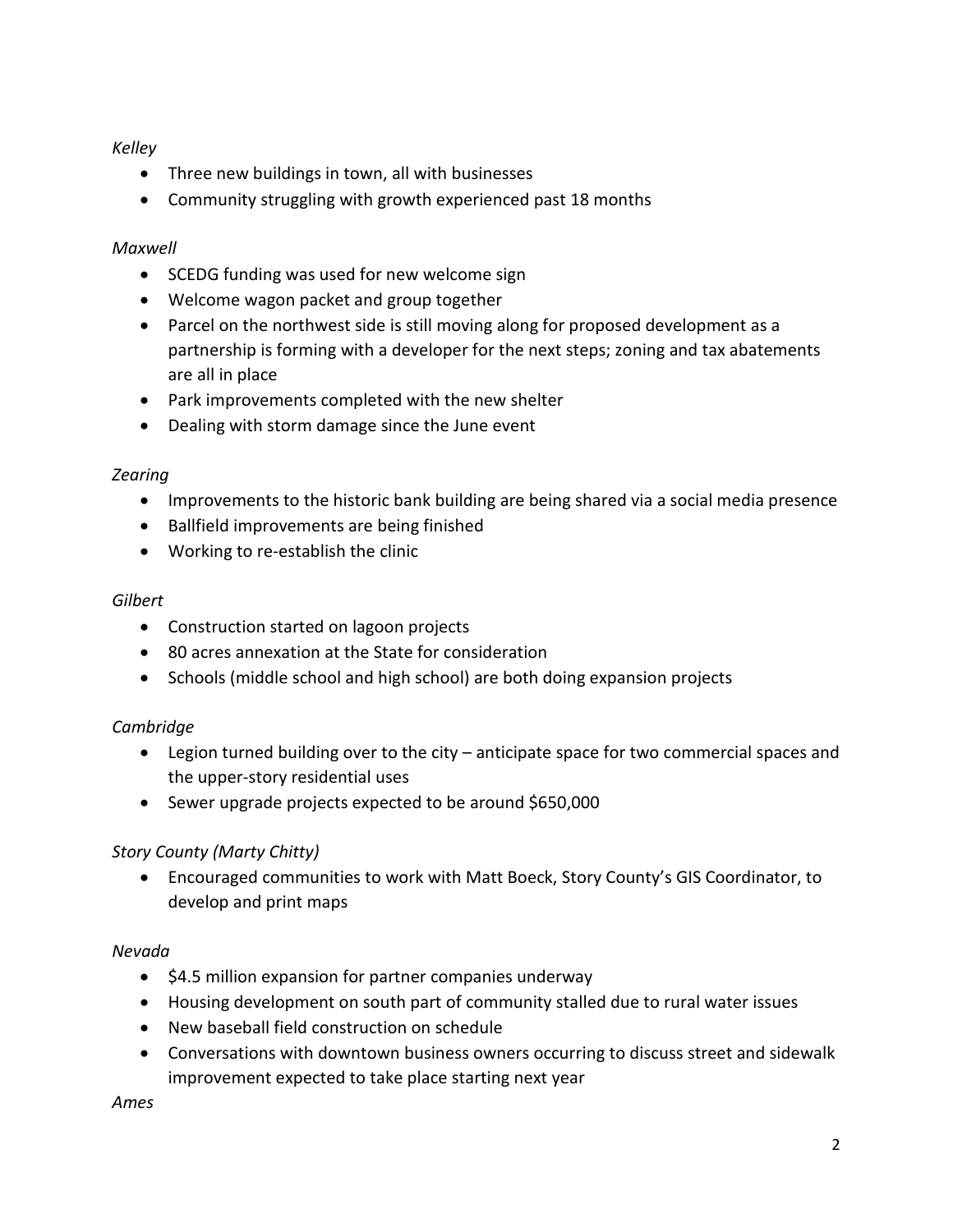- RAGBRAI was a success
- Farm to table event recently held very well received
- Menard's to begin construction
- Discussion occurring regarding downtown Fareway construction
- Improvements to US 69 occurring

#### *Collins*

- Landus site should be completed next month
- Cardtrol gas station to open in October
- Senior housing transferred to private ownership
- New house construction underway (first since 1993)
- Small, new businesses located café reopening, vending machine shop
- Wellness Center up and going
- Received façade grant for Main Street properties

#### *Colo*

- New city sign with \$40,000 should be finished in couple weeks
- RAGBRAI through community
- New lead for housing south of town
- Sump pump ordinance discussions occurring

### *Roland*

- SRF loan for lagoon; rate increases scheduled
- Pool committee meeting for replacement

### *Story City*

- Outlet mall development underway and interest is continuing over to industrial park
- Possibility of new housing on north end
- Expansion of Stratford Communications being discussed
- Bids came in higher than anticipated on water treatment updates to looking at various options

### *Huxley*

- Prairie Fest upcoming the next week
- ISU CRP class to update the comp plan
- Staffing changes: new police chief and new Parks and Rec Director
- Four new housing subdivisions
- Restaurant locating on Main Street

### *AEDC (Brenda Dryer)*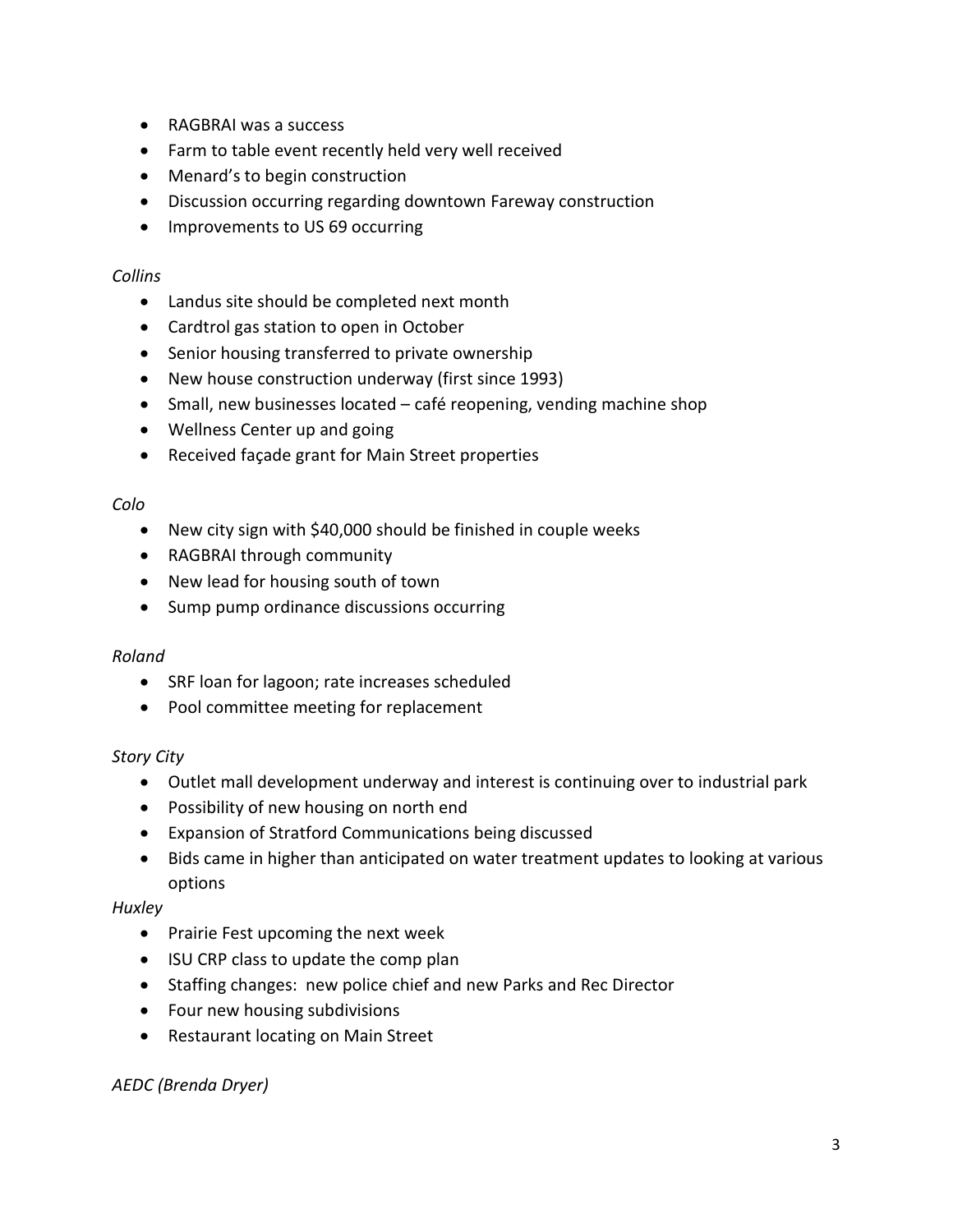- Reviewed unemployment numbers
- WorkinAmes.com job board is county-wide in scope questioned whether communities would be willing to put blurb in newsletters and websites to help promote
- GIG certification of local telephone companies discussed this is a marketing opportunity
- Story County Housing Trust Fund is getting ready for annual meeting in September; funding will be set again after the first of the year
- AEDC hosting SCALE and BEC student
- Discussion on Marshalltown impacts and September job fair

Mr. Gast questioned how communities could bring other service providers to their communities and rid the community of large, non-responsive companies. Group discussion occurred regarding franchise agreements, applicability and expiration dates of such.

## *Story County (Deb Schildroth)*

- Replaced the County shed in Roland in addition to the new shed built in Kelley
- Ames shed is being kept for the time being for cold storage

## *Story County (Lauris Olson)*

• Will hopefully have a HIRTA update for the next meeting

### *Slater*

- Completed two of four street projects
- Housing development underway
- Still working with IDNR but some of the State's directions have changed to benefit Slater
- Plans for a community center/library discussions started

### **5. Review/Approval of Annual Allocation for FY2019**

Ms. Dryer noted the monies identified for the laborshed study would not be needed, affecting the amounts available for allocation.

Mr. Hall asked if the previous year's allocations could be added to the table.

Action to occur at the next meeting once revised numbers are available and presented.